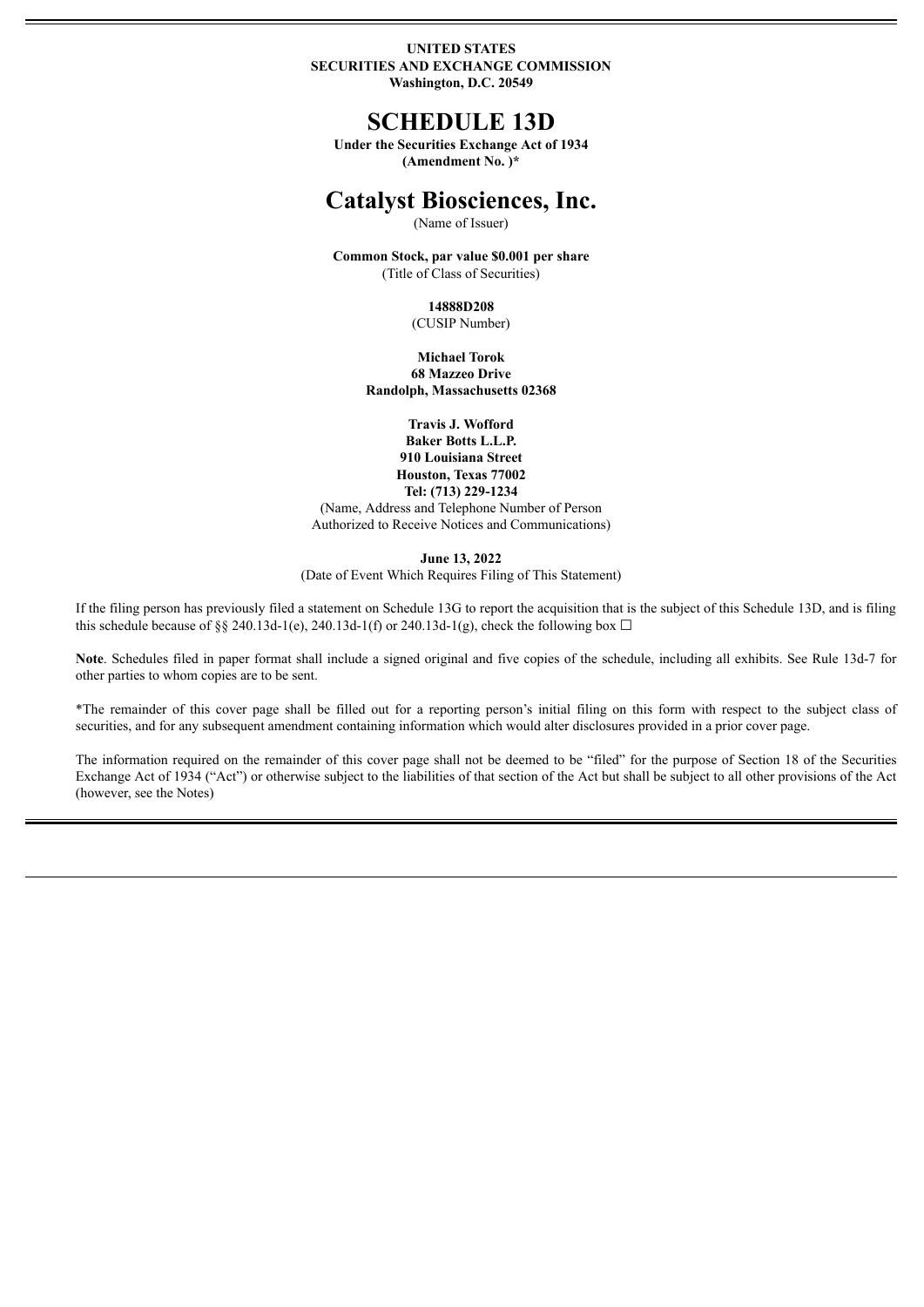CUSIP No. 14888D208

| 1.                                               | Names of Reporting Persons<br>JEC II Associates, LLC                                        |             |                                      |  |  |  |  |
|--------------------------------------------------|---------------------------------------------------------------------------------------------|-------------|--------------------------------------|--|--|--|--|
| 2.                                               | Check the Appropriate Box if a Member of a Group (See Instructions)                         |             |                                      |  |  |  |  |
|                                                  | (a)                                                                                         | $\boxtimes$ |                                      |  |  |  |  |
|                                                  | (b)                                                                                         | $\Box$      |                                      |  |  |  |  |
| 3 <sub>1</sub>                                   | SEC Use Only                                                                                |             |                                      |  |  |  |  |
| 4.                                               | Source of Funds (See Instructions)<br><b>WC</b>                                             |             |                                      |  |  |  |  |
| 5.                                               | Check if Disclosure of Legal Proceedings Is Required Pursuant to Item 2(d) or 2(e) $\Box$   |             |                                      |  |  |  |  |
| 6.                                               | Citizenship or Place of Organization<br>Delaware                                            |             |                                      |  |  |  |  |
|                                                  |                                                                                             | 7.          | Sole Voting Power<br>1,550,000       |  |  |  |  |
| Number of<br>Shares<br>Beneficially              |                                                                                             | 8.          | Shared Voting Power<br>$\Omega$      |  |  |  |  |
| Owned by Each<br><b>Reporting Person</b><br>With |                                                                                             | 9.          | Sole Dispositive Power<br>1,550,000  |  |  |  |  |
|                                                  |                                                                                             | 10.         | Shared Dispositive Power<br>$\Omega$ |  |  |  |  |
| 11.                                              | Aggregate Amount Beneficially Owned by Each Reporting Person<br>1,550,000                   |             |                                      |  |  |  |  |
| 12.                                              | Check if the Aggregate Amount in Row (11) Excludes Certain Shares (See Instructions) $\Box$ |             |                                      |  |  |  |  |
| 13.                                              | Percent of Class Represented by Amount in Row (11)<br>$4.9\%*$                              |             |                                      |  |  |  |  |
| 14.                                              | Type of Reporting Person (See Instructions)<br>OO                                           |             |                                      |  |  |  |  |
|                                                  |                                                                                             |             |                                      |  |  |  |  |

(\*) All percentages calculated in this Schedule 13D are based upon an aggregate 31,477,053 shares of common stock outstanding as of April 29, 2022, as reported by Issuer in its Quarterly Report on Form 10-Q for the quarterly period ended March 31, 2022, filed with the Securities and Exchange Commission on May 9, 2022.

## 2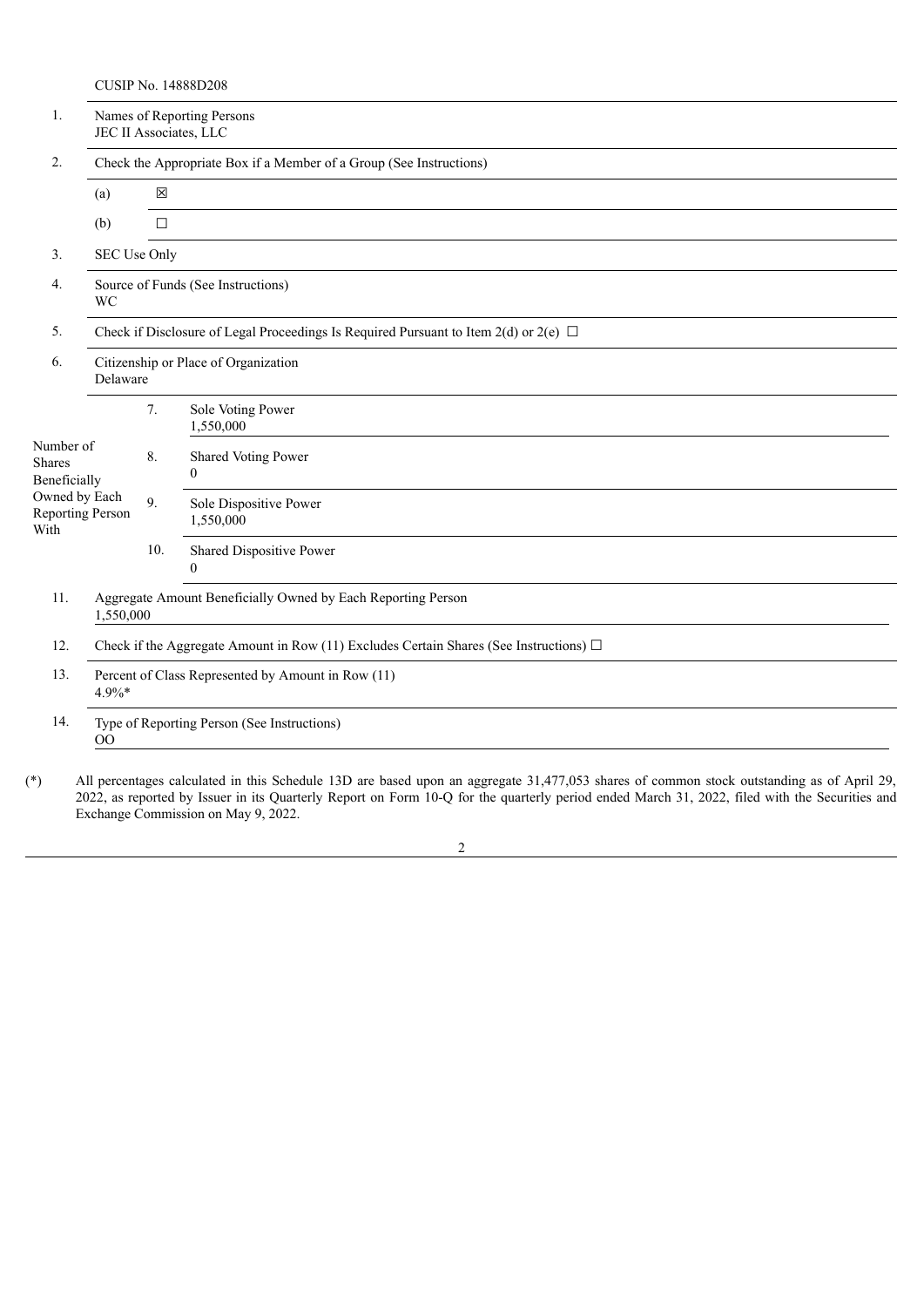CUSIP No. 14888D208

| 1.                                        | Names of Reporting Persons<br>The Heidi S. Shippell-Heiland 2008 Irrevocable Trust          |              |                                      |  |  |  |  |  |
|-------------------------------------------|---------------------------------------------------------------------------------------------|--------------|--------------------------------------|--|--|--|--|--|
| 2.                                        | Check the Appropriate Box if a Member of a Group (See Instructions)                         |              |                                      |  |  |  |  |  |
|                                           | (a)                                                                                         | $\boxtimes$  |                                      |  |  |  |  |  |
|                                           | (b)                                                                                         | $\Box$       |                                      |  |  |  |  |  |
| 3.                                        |                                                                                             | SEC Use Only |                                      |  |  |  |  |  |
| 4.                                        | Source of Funds (See Instructions)<br><b>WC</b>                                             |              |                                      |  |  |  |  |  |
| 5.                                        | Check if Disclosure of Legal Proceedings Is Required Pursuant to Item 2(d) or 2(e) $\Box$   |              |                                      |  |  |  |  |  |
| 6.                                        | Citizenship or Place of Organization<br>Delaware                                            |              |                                      |  |  |  |  |  |
|                                           |                                                                                             | 7.           | Sole Voting Power<br>250,000         |  |  |  |  |  |
| Number of<br>Shares<br>Beneficially       |                                                                                             | 8.           | Shared Voting Power<br>$\Omega$      |  |  |  |  |  |
| Owned by Each<br>Reporting Person<br>With |                                                                                             | 9.           | Sole Dispositive Power<br>250,000    |  |  |  |  |  |
|                                           |                                                                                             | 10.          | Shared Dispositive Power<br>$\Omega$ |  |  |  |  |  |
| 11.                                       | Aggregate Amount Beneficially Owned by Each Reporting Person<br>250,000                     |              |                                      |  |  |  |  |  |
| 12.                                       | Check if the Aggregate Amount in Row (11) Excludes Certain Shares (See Instructions) $\Box$ |              |                                      |  |  |  |  |  |
| 13.                                       | Percent of Class Represented by Amount in Row (11)<br>$0.8\%*$                              |              |                                      |  |  |  |  |  |
| 14.                                       | Type of Reporting Person (See Instructions)<br>00                                           |              |                                      |  |  |  |  |  |

(\*) All percentages calculated in this Schedule 13D are based upon an aggregate 31,477,053 shares of common stock outstanding as of April 29, 2022, as reported by Issuer in its Quarterly Report on Form 10-Q for the quarterly period ended March 31, 2022, filed with the Securities and Exchange Commission on May 9, 2022.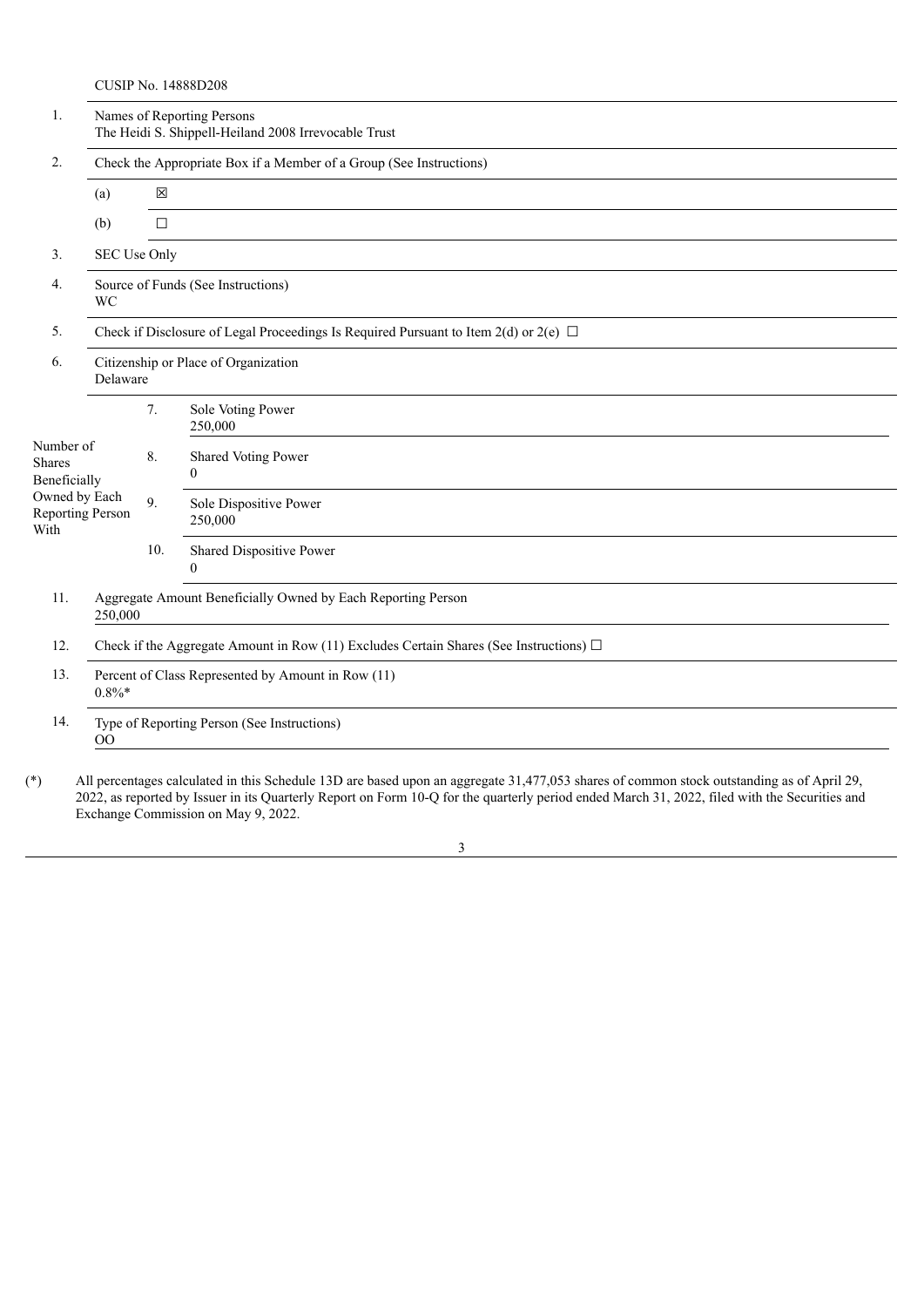CUSIP No. 14888D208

| 1.                                        | Names of Reporting Persons<br>Michael Torok                                                 |              |                                      |  |  |  |  |  |
|-------------------------------------------|---------------------------------------------------------------------------------------------|--------------|--------------------------------------|--|--|--|--|--|
| 2.                                        | Check the Appropriate Box if a Member of a Group (See Instructions)                         |              |                                      |  |  |  |  |  |
|                                           | (a)                                                                                         | $\boxtimes$  |                                      |  |  |  |  |  |
|                                           | (b)                                                                                         | $\Box$       |                                      |  |  |  |  |  |
| 3.                                        |                                                                                             | SEC Use Only |                                      |  |  |  |  |  |
| 4.                                        | Source of Funds (See Instructions)<br>PF                                                    |              |                                      |  |  |  |  |  |
| 5.                                        | Check if Disclosure of Legal Proceedings Is Required Pursuant to Item 2(d) or 2(e) $\Box$   |              |                                      |  |  |  |  |  |
| 6.                                        | <b>USA</b>                                                                                  |              | Citizenship or Place of Organization |  |  |  |  |  |
|                                           |                                                                                             | 7.           | Sole Voting Power<br>2,505,000       |  |  |  |  |  |
| Number of<br>Shares<br>Beneficially       |                                                                                             | 8.           | Shared Voting Power<br>$\Omega$      |  |  |  |  |  |
| Owned by Each<br>Reporting Person<br>With |                                                                                             | 9.           | Sole Dispositive Power<br>2,505,000  |  |  |  |  |  |
|                                           |                                                                                             | 10.          | Shared Dispositive Power<br>$\theta$ |  |  |  |  |  |
| 11.                                       | Aggregate Amount Beneficially Owned by Each Reporting Person<br>2,505,000                   |              |                                      |  |  |  |  |  |
| 12.                                       | Check if the Aggregate Amount in Row (11) Excludes Certain Shares (See Instructions) $\Box$ |              |                                      |  |  |  |  |  |
| 13.                                       | Percent of Class Represented by Amount in Row (11)<br>$8.0\%$ *                             |              |                                      |  |  |  |  |  |
| 14.                                       | Type of Reporting Person (See Instructions)<br>$_{\rm IN}$                                  |              |                                      |  |  |  |  |  |

(\*) All percentages calculated in this Schedule 13D are based upon an aggregate 31,477,053 shares of common stock outstanding as of April 29, 2022, as reported by Issuer in its Quarterly Report on Form 10-Q for the quarterly period ended March 31, 2022, filed with the Securities and Exchange Commission on May 9, 2022.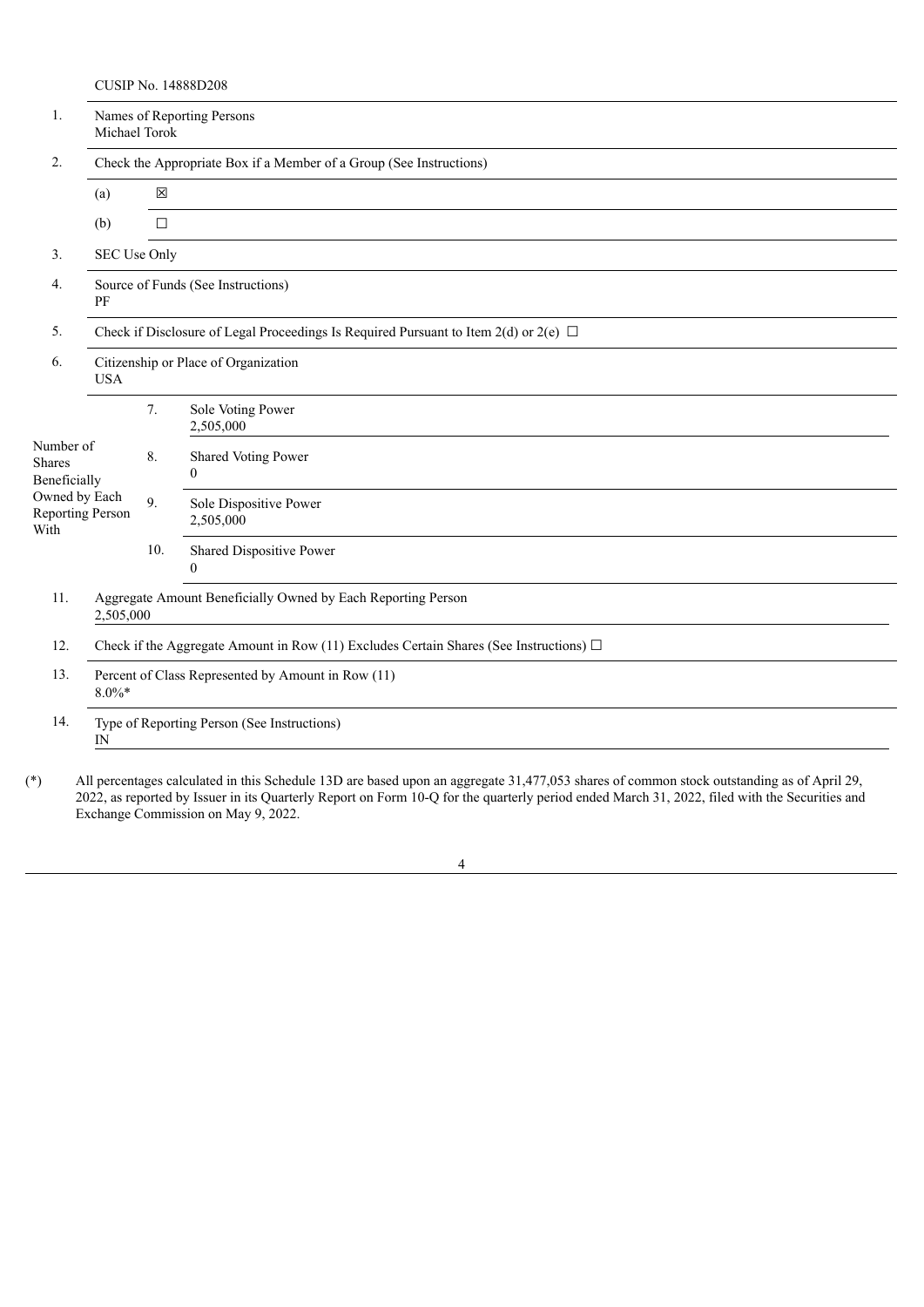The following constitutes the Schedule 13D filed by the undersigned (the "Schedule 13D").

**Item 1. Security and Issuer.** This statement relates to the common stock, par value \$0.001 per share (the "Common Stock"), of Catalyst Biosciences, Inc., a Delaware corporation (the "Issuer"). The address of the Issuer's principal executive office is 611 Gateway Blvd., Suite 710, South San Francisco, California 94080.

#### **Item 2. Identity and Background.**

- (a) This statement is filed by:
	- (i) JEC II Associates, LLC, a Delaware limited liability company ("JEC II"), with respect to the shares of Common Stock directly and beneficially owned by it;
	- (ii) The Heidi S. Shippell-Heiland 2008 Irrevocable Trust, a Delaware trust (the "Trust"), with respect to the shares of Common Stock directly and beneficially owned by it; and
	- (iii) Michael Torok ("Mr. Torok"), with respect to the shares Common Stock directly and beneficially owned by him and as the Manager of JEC II and Trustee of the Trust.

Each of the foregoing is referred to as a "Reporting Person" and collectively as the "Reporting Persons." Each of the Reporting Persons is party to that certain Joint Filing Agreement, as further described in Item 6. Accordingly, the Reporting Persons are hereby filing a joint Schedule 13D.

(b) The principal business address of each of JEC II, the Trust and Mr. Torok is 68 Mazzeo Drive, Randolph, Massachusetts 02368.

(c) The principal business of JEC II is investing in securities. The principal business of the Trust is investing in securities. The principal occupation of Mr. Torok is serving as the Manager of JEC II and the Trustee of the Trust.

(d) No Reporting Person has, during the last five years, been convicted in a criminal proceeding (excluding traffic violations or similar misdemeanors).

(e) No Reporting Person has, during the last five years, been party to a civil proceeding of a judicial or administrative body of competent jurisdiction and as a result of such proceeding was or is subject to a judgment, decree or final order enjoining future violations of, or prohibiting or mandating activities subject to, federal or state securities laws or finding any violation with respect to such laws.

(f) Mr. Torok is a citizen of the United States of America.

#### **Item 3. Source and Amount of Funds or Other Consideration.**

The shares of Common Stock purchased by JEC II were purchased with working capital (which may, at any given time, include margin loans made by brokerage firms in the ordinary course of business). The aggregate purchase price of the 1,550,000 shares of Common Stock owned directly by JEC II is approximately \$2,010,204, including brokerage commissions.

The shares of Common Stock purchased by the Trust were purchased with working capital (which may, at any given time, include margin loans made by brokerage firms in the ordinary course of business). The aggregate purchase price of the 250,000 shares of Common Stock owned directly by the Trust is approximately \$335,240, including brokerage commissions.

The shares of Common Stock directly owned by Mr. Torok were purchased with personal funds (which may, at any given time, include margin loans made by brokerage firms in the ordinary course of business). The aggregate purchase price of the 705,000 shares of Common Stock directly owned by Mr. Torok is approximately \$935,112, including brokerage commissions.

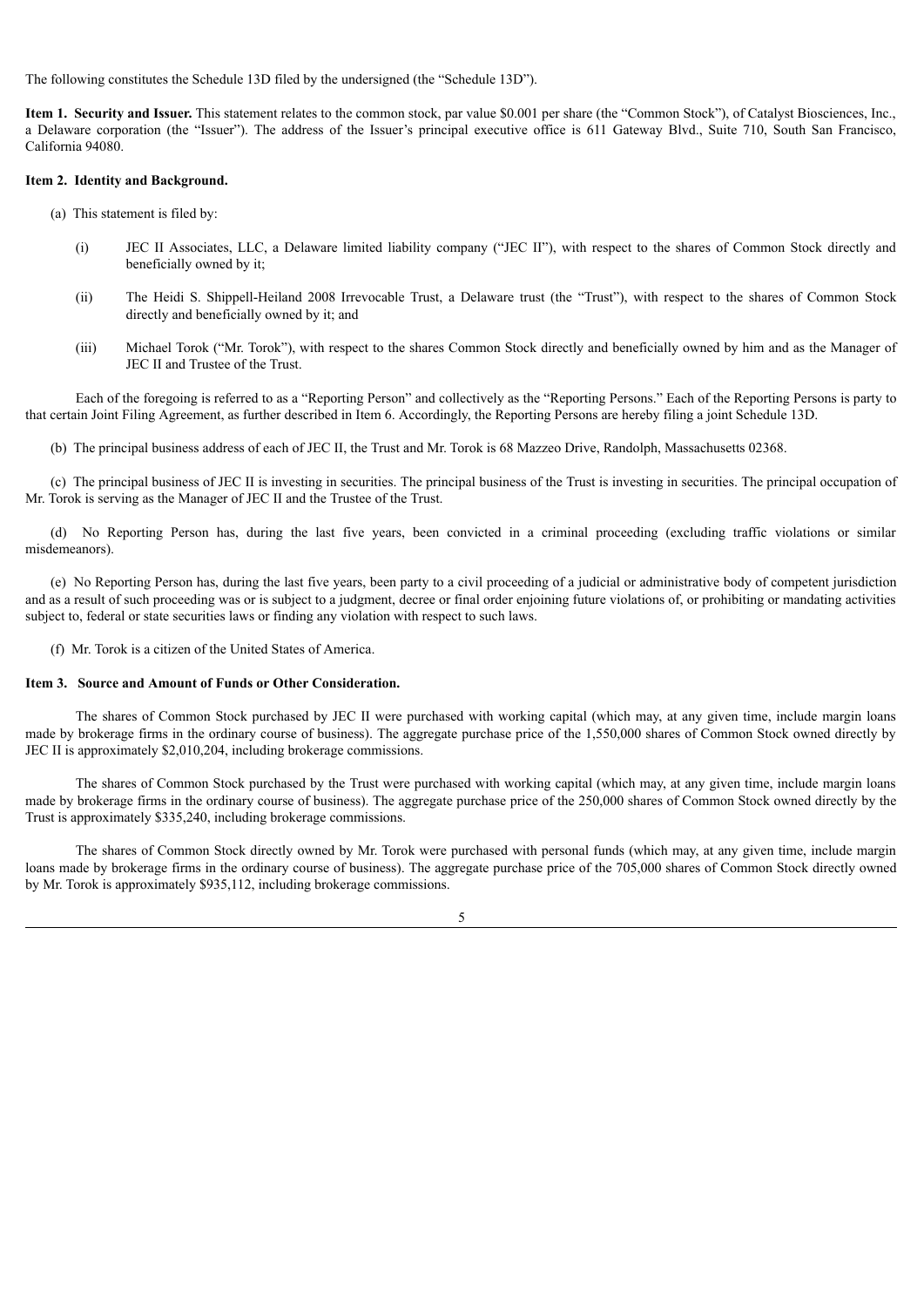#### **Item 4. Purpose of Transaction.**

The Reporting Persons purchased the shares of Common Stock based on the Reporting Persons' belief that the shares, when purchased, were undervalued and represented an attractive investment opportunity.

On February 17, 2022, the Issuer announced that it had retained Perella Weinberg Partners as a financial advisor to assist the Issuer in exploring strategic alternatives. In its Quarterly Report on Form 10-Q for the quarterly period ended March 31, 2022, the Issuer reported that it had completed a further reduction of its workforce during March of 2022 after which the Issuer had only five full-time employees remaining. On May 23, 2022, the Issuer announced that it had sold its portfolio of protease medicines that regulate complement for \$60 million in cash. On May 24, 2022, the Issuer filed pro forma financial statements indicating a cash balance of \$86.817 million, equivalent to \$2.76 per share.

The Reporting Persons have engaged with, and intend to continue to engage with, members of the Issuer's management team regarding the return of cash to shareholders. The Reporting Persons believe the Issuer should (a) immediately return not less than \$2.15 per share in cash to all shareholders and (b) publicly announce a commitment to return all additional excess cash to shareholders immediately upon completion of its previously announced and ongoing strategic review process and in connection with a dissolution and liquidation of the Issuer.

No Reporting Person has any present plan or proposal which would relate to or result in any of the matters set forth in subparagraphs (a) - (j) of Item 4 of Schedule 13D except as set forth herein or such as would occur upon or in connection with completion of, or following, any of the actions discussed herein. Depending on various factors including, without limitation, the Issuer's financial position, the price levels of the Common Stock, conditions in the securities markets and general economic and industry conditions, the Reporting Persons may in the future take such actions with respect to their investment in the Issuer as they deem appropriate including, without limitation, engaging in additional communications with management or the board of directors of the Issuer, engaging in discussions with shareholders of the Issuer or third parties, including potential acquirers and service providers about the Issuer and the Reporting Persons' investment, making proposals to the Issuer concerning changes to the capital allocation strategy, capitalization, ownership structure, including a sale of the Issuer as a whole or in parts, board of directors structure (including board of directors composition) or operations of the Issuer, purchasing additional shares of Common Stock, selling some or all of their shares of Common Stock, engaging in short selling of or any hedging or similar transaction with respect to the Common Stock, or changing their intention with respect to any and all matters referred to in Item 4.

#### **Item 5. Interest in Securities of the Issuer.**

The aggregate percentage of the shares of Common Stock reported owned by each person named herein is based upon 31,477,053 shares of Common Stock outstanding as of April 29, 2022, as reported by the Issuer in its Quarterly Report on Form 10-Q for the quarterly period ended March 31, 2022, filed with the Securities and Exchange Commission on May 9, 2022.

I. JEC II

a. As of the date hereof, JEC II beneficially owns 1,550,000 shares of Common Stock, which are owned directly.

Percentage: Approximately 4.9%

- b. 1. Sole power to vote or direct vote: 1,550,000
	- 2. Shared power to vote or direct vote: 0
		- 3. Sole power to dispose or direct the disposition: 1,550,000
		- 4. Shared power to dispose or direct the disposition: 0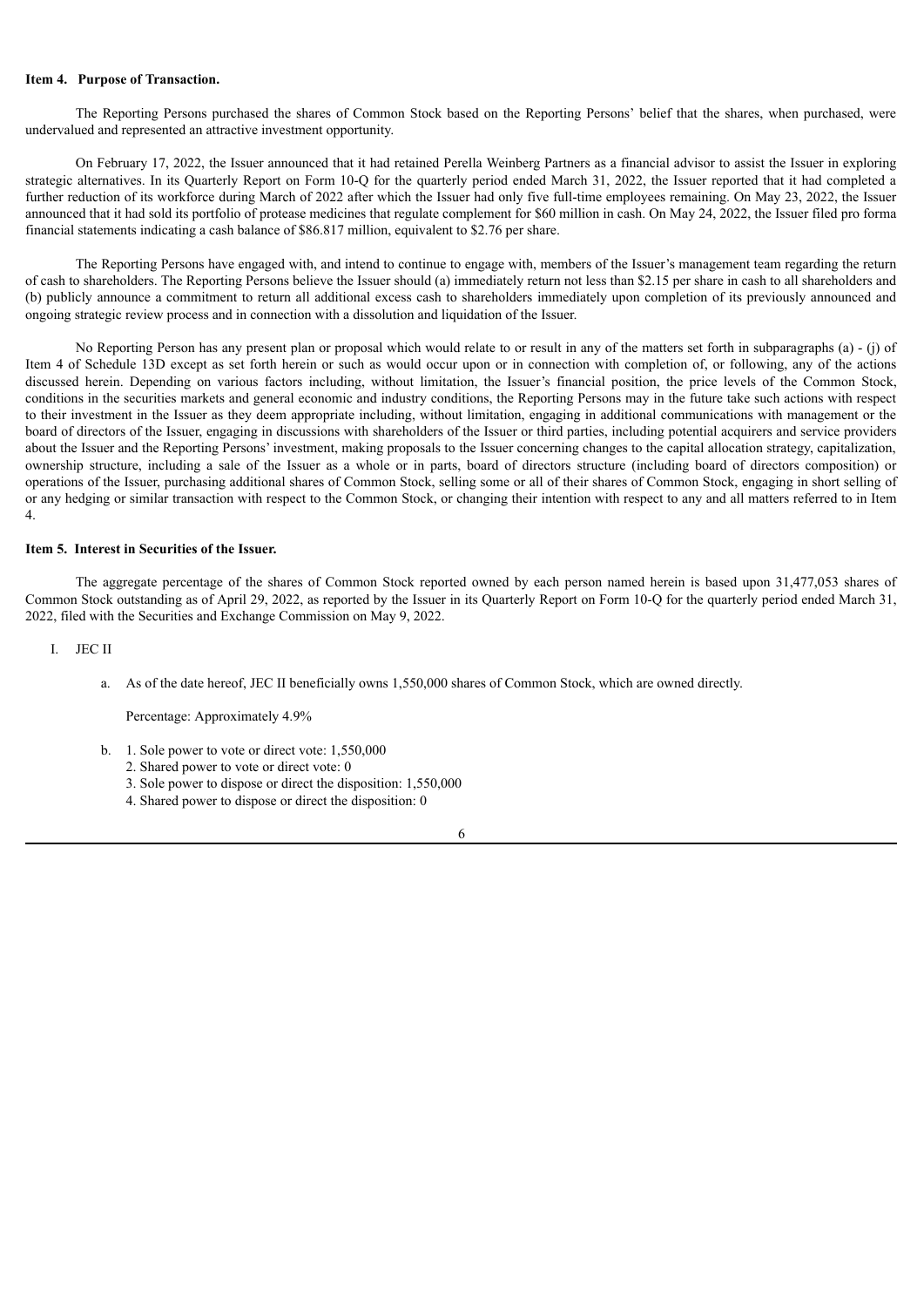- II. The Trust
	- a. As of the date hereof, The Trust beneficially owns 250,000 shares of Common Stock, which are owned directly.

Percentage: Approximately 0.8%

- b. 1. Sole power to vote or direct vote: 250,000
	- 2. Shared power to vote or direct vote: 0
	- 3. Sole power to dispose or direct the disposition: 250,000
	- 4. Shared power to dispose or direct the disposition: 0

#### III. Mr. Torok

a. As of the date hereof, Mr. Torok beneficially owns 2,505,000 shares of Common Stock, of which 705,000 shares are owned directly. As the Manager of JEC II and the Trustee of the Trust, Mr. Torok may be deemed to beneficially own the (ii) 1,550,000 shares owned by JEC II and (iii) 250,000 shares owned by the Trust.

Percentage: Approximately 8.0%

- b. 1. Sole power to vote or direct vote: 2,505,000
	- 2. Shared power to vote or direct vote: 0
	- 3. Sole power to dispose or direct the disposition: 2,505,000
	- 4. Shared power to dispose or direct the disposition: 0

Each Reporting Person may be deemed to be a member of a "group" with the other Reporting Persons for the purposes of Section 13(d)(3) of the Securities Exchange Act of 1934, as amended, and such group may be deemed to beneficially own the 2,505,000 shares of Common Stock owned in the aggregate by all of the Reporting Persons. Each Reporting Person disclaims beneficial ownership of the shares of Common Stock that he or it does not directly own.

- c. Schedule B annexed hereto lists all transactions in securities of the Issuer by the Reporting Persons during the past sixty days. All of such transactions were effected in the open market unless otherwise noted therein.
- d. No person other than the Reporting Persons is known to have the right to receive, or the power to direct the receipt of dividends from, or proceeds from the sale of, the shares of Common Stock.
- e. Not applicable.

#### **Item 6. Contracts, Arrangements, Understandings or Relationships With Respect to Securities of the Issuer.**

On June 21, 2022, the Reporting Persons entered into a Joint Filing Agreement in which the Reporting Persons agreed to the joint filing on behalf of each of them of statements on Schedule 13D with respect to the Common Stock of the Issuer. The Joint Filing Agreement is attached hereto as Exhibit 99.1 and is incorporated herein by reference.

Other than as described herein, there are no contracts, arrangements, understandings or relationships among the Reporting Persons, or between the Reporting Persons and any other person, with respect to the securities of the Issuer.

#### **Item 7. Material to be Filed as Exhibits.**

99.1 Joint Filing [Agreement,](#page-9-0) dated June 21, 2022.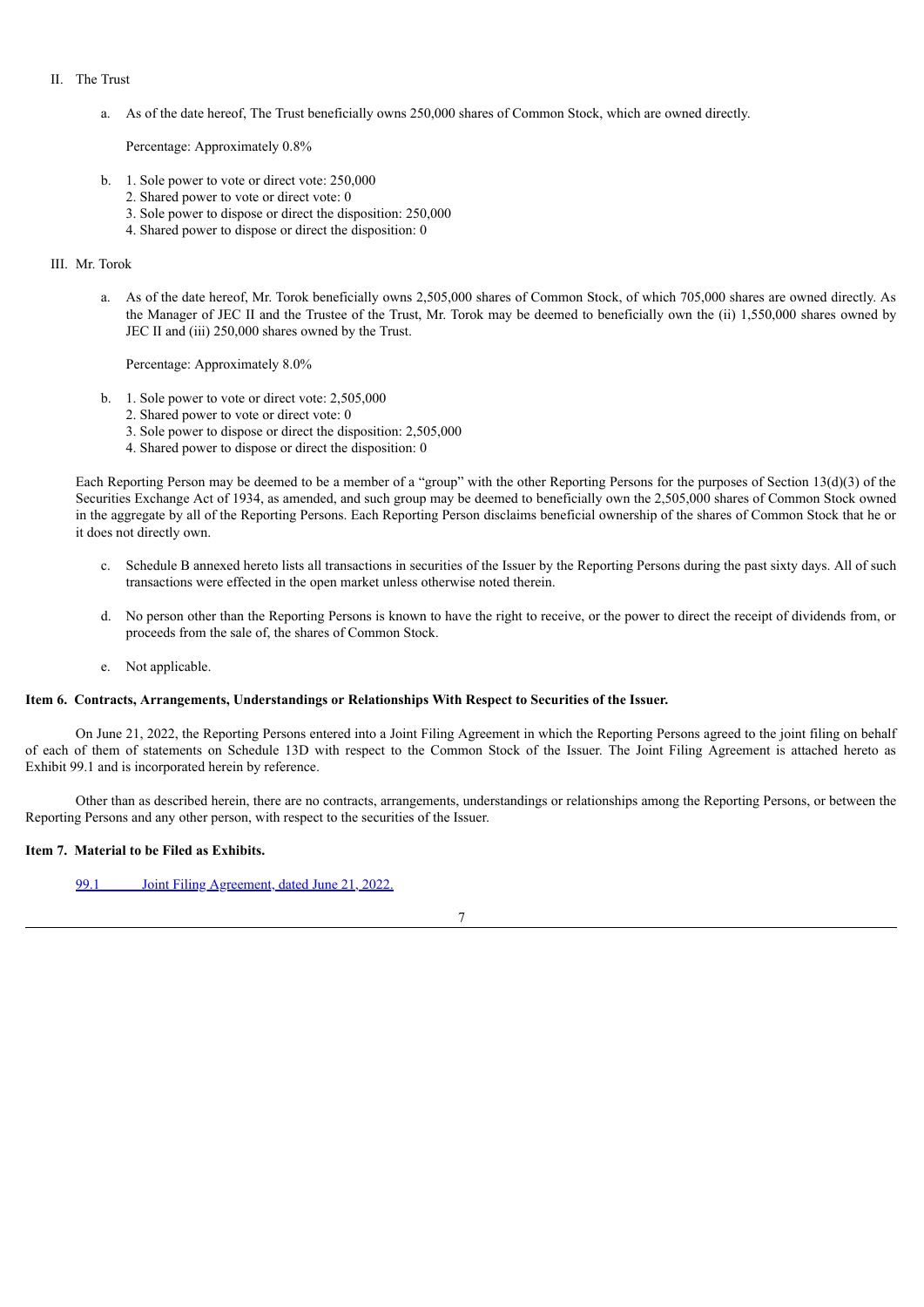#### **SIGNATURE**

After reasonable inquiry and to the best of my knowledge and belief, I certify that the information set forth in this statement is true, complete and correct.

Dated: June 21, 2022

JEC II Associates, LLC

By: /s/ Michael Torok

Name: Michael Torok Title: Manager

The Heidi S. Shippell-Heiland 2008 Irrevocable Trust

By: /s/ Michael Torok

Name: Michael Torok Title: Trustee

/s/ Michael Torok Michael Torok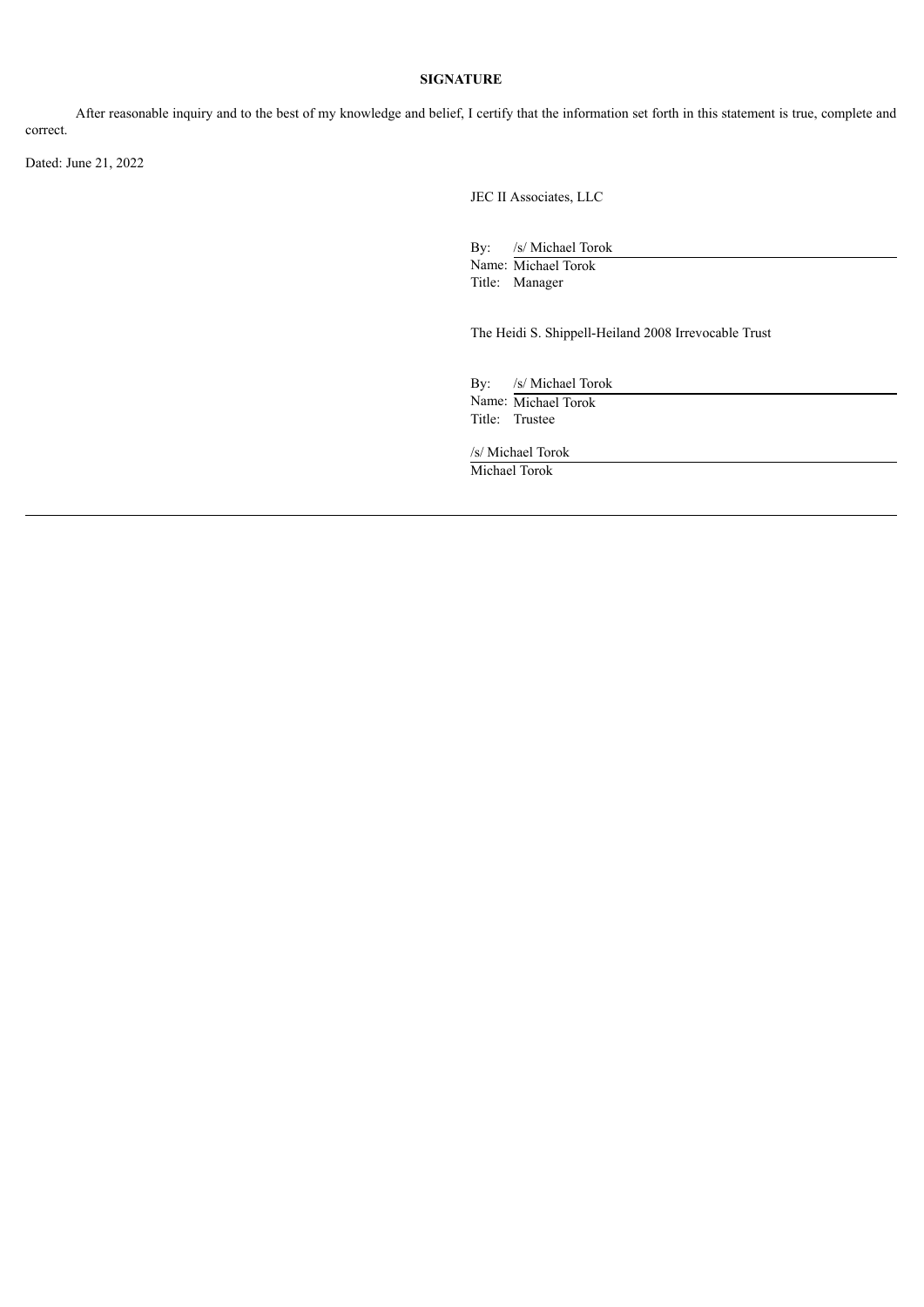### **SHEDULE A Transactions in the Securities of the Issuer During the Past Sixty Days**

|                                 | <b>Amount of Securities</b>                          |              |                       |  |  |  |  |  |  |
|---------------------------------|------------------------------------------------------|--------------|-----------------------|--|--|--|--|--|--|
| Nature of the Transaction       | Purchased/Sold                                       | Price $(\$)$ | Date of Purchase/Sale |  |  |  |  |  |  |
| <b>JEC II ASSOCIATES, LLC</b>   |                                                      |              |                       |  |  |  |  |  |  |
|                                 |                                                      |              |                       |  |  |  |  |  |  |
| Purchase of Common Stock        | 812,000                                              | 1.29         | 6/7/2022              |  |  |  |  |  |  |
| Purchase of Common Stock        | 31,642                                               | 1.31         | 6/8/2022              |  |  |  |  |  |  |
| <b>Purchase of Common Stock</b> | 122,358                                              | 1.31         | 6/9/2022              |  |  |  |  |  |  |
| Purchase of Common Stock        | 88,275                                               | 1.32         | 6/10/2022             |  |  |  |  |  |  |
| Purchase of Common Stock        | 359,625                                              | 1.29         | 6/13/2022             |  |  |  |  |  |  |
| Purchase of Common Stock        | 136,100                                              | 1.31         | 6/14/2022             |  |  |  |  |  |  |
|                                 |                                                      |              |                       |  |  |  |  |  |  |
|                                 | THE HEIDI S. SHIPPELL-HEILAND 2008 IRREVOCABLE TRUST |              |                       |  |  |  |  |  |  |
|                                 |                                                      |              |                       |  |  |  |  |  |  |
| Purchase of Common Stock        | 245,060                                              | 1.34         | 6/16/2022             |  |  |  |  |  |  |
| Purchase of Common Stock        | 4,940                                                | 1.38         | 6/17/2022             |  |  |  |  |  |  |
|                                 |                                                      |              |                       |  |  |  |  |  |  |
|                                 | <b>MICHAEL TOROK</b>                                 |              |                       |  |  |  |  |  |  |
|                                 |                                                      |              |                       |  |  |  |  |  |  |
| <b>Purchase of Common Stock</b> | 40,000                                               | 1.19         | 6/7/2022              |  |  |  |  |  |  |
| Purchase of Common Stock        | 100,000                                              | 1.32         | 6/10/2022             |  |  |  |  |  |  |
| Purchase of Common Stock        | 125,000                                              | 1.30         | 6/13/2022             |  |  |  |  |  |  |
| Purchase of Common Stock        | 25,000                                               | 1.35         | 6/15/2022             |  |  |  |  |  |  |
| Purchase of Common Stock        | 415,000                                              | 1.35         | 6/16/2022             |  |  |  |  |  |  |
|                                 |                                                      |              |                       |  |  |  |  |  |  |